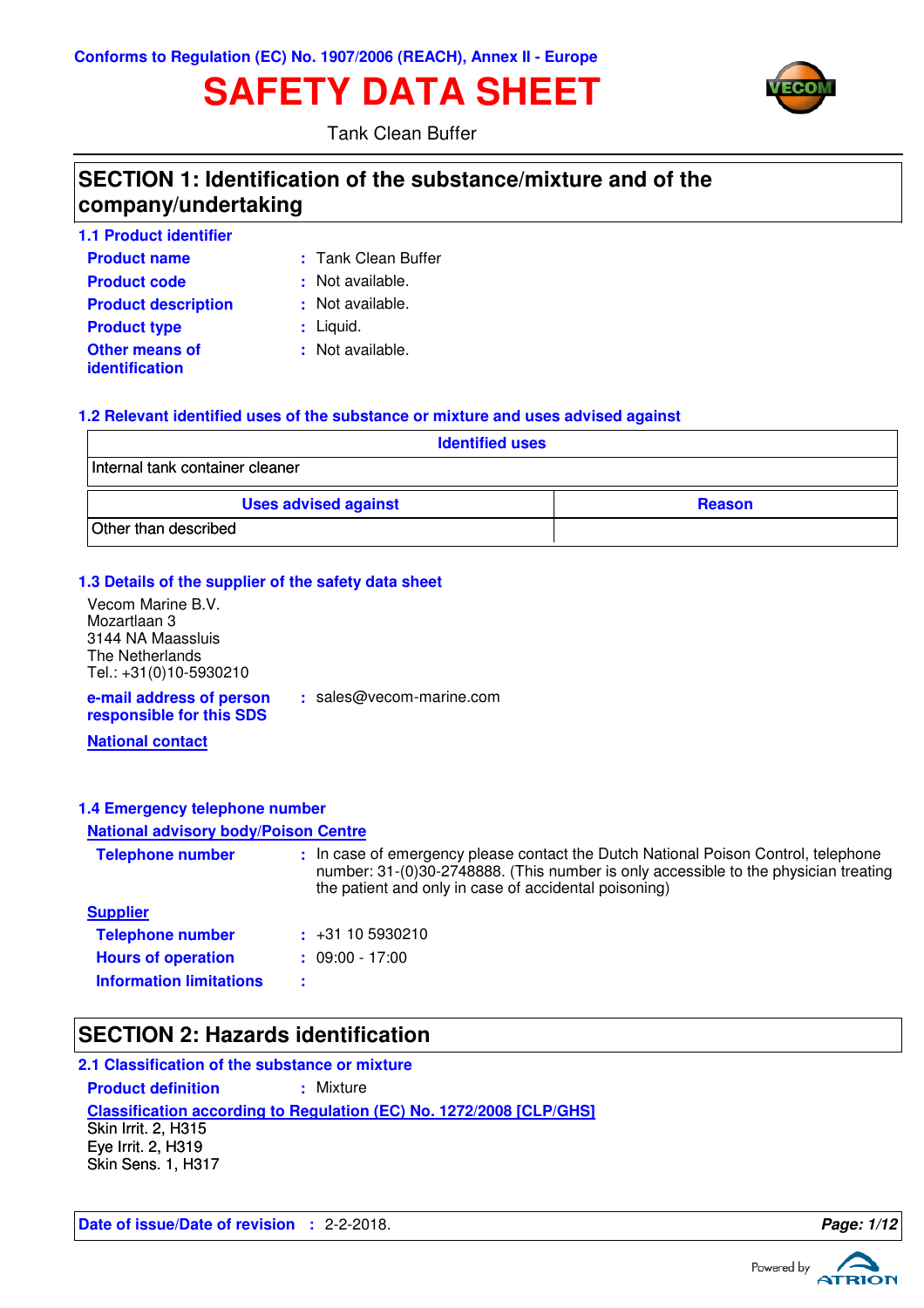# **SECTION 2: Hazards identification**

| Ingredients of unknown<br><b>toxicity</b> | : Percentage of the mixture consisting of ingredient(s) of unknown toxicity: 1,9%                              |
|-------------------------------------------|----------------------------------------------------------------------------------------------------------------|
| Ingredients of unknown<br>ecotoxicity     | : Percentage of the mixture consisting of ingredient(s) of unknown hazards to the<br>aquatic environment: 1,9% |

### **Classification according to Directive 1999/45/EC [DPD]**

The product is classified as dangerous according to Directive 1999/45/EC and its amendments.

| <b>Classification</b> | $\pm$ R43 |
|-----------------------|-----------|
|-----------------------|-----------|

**Human health hazards :** May cause sensitisation by skin contact.

See Section 11 for more detailed information on health effects and symptoms. See Section 16 for the full text of the R phrases or H statements declared above.

| <b>2.2 Label elements</b><br><b>Hazard pictograms</b>                |                                                                                                                                                                                                                                                                                                                                                                                           |
|----------------------------------------------------------------------|-------------------------------------------------------------------------------------------------------------------------------------------------------------------------------------------------------------------------------------------------------------------------------------------------------------------------------------------------------------------------------------------|
| <b>Signal word</b>                                                   | : Warning                                                                                                                                                                                                                                                                                                                                                                                 |
| <b>Hazard statements</b>                                             | : Causes skin irritation.<br>Causes serious eye irritation.<br>May cause an allergic skin reaction.                                                                                                                                                                                                                                                                                       |
| <b>Precautionary statements</b>                                      |                                                                                                                                                                                                                                                                                                                                                                                           |
| <b>Prevention</b>                                                    | : Avoid breathing dust/fume/gas/mist/vapours/spray. Contaminated work clothing<br>should not be allowed out of the workplace. Wear protective gloves/protective<br>clothing/eye protection/face protection.                                                                                                                                                                               |
| <b>Response</b>                                                      | : IF IN EYES: Rinse cautiously with water for several minutes. Remove contact<br>lenses, if present and easy to do. Continue rinsing. If eye irritation persists: Get<br>medical advice/attention. IF ON SKIN (or hair): Wash with plenty of soap and water.<br>Take off contaminated clothing and wash before reuse. If skin irritation or rash<br>occurs: Get medical advice/attention. |
| <b>Storage</b>                                                       | : Not applicable.                                                                                                                                                                                                                                                                                                                                                                         |
| <b>Disposal</b>                                                      | : Dispose of contents and container in accordance with all local, regional, national and<br>international regulations.                                                                                                                                                                                                                                                                    |
| <b>Hazardous ingredients</b>                                         | : Ammoniumcitraat<br>reaction mass of: 5-chloro-2-methyl-4-isothiazolin-3-one [EC no. 247-500-7] and 2-<br>methyl-2H-isothiazol-3-one [EC no. 220-239-6] (3:1)                                                                                                                                                                                                                            |
| <b>Supplemental label</b><br>elements                                | : Not applicable.                                                                                                                                                                                                                                                                                                                                                                         |
| <b>Special packaging requirements</b>                                |                                                                                                                                                                                                                                                                                                                                                                                           |
| <b>Containers to be fitted</b><br>with child-resistant<br>fastenings | : Not applicable.                                                                                                                                                                                                                                                                                                                                                                         |
| <b>Tactile warning of danger</b>                                     | : Not applicable.                                                                                                                                                                                                                                                                                                                                                                         |
| <b>2.3 Other hazards</b>                                             |                                                                                                                                                                                                                                                                                                                                                                                           |
| Other hazards which do<br>not result in classification               | : Not available.                                                                                                                                                                                                                                                                                                                                                                          |

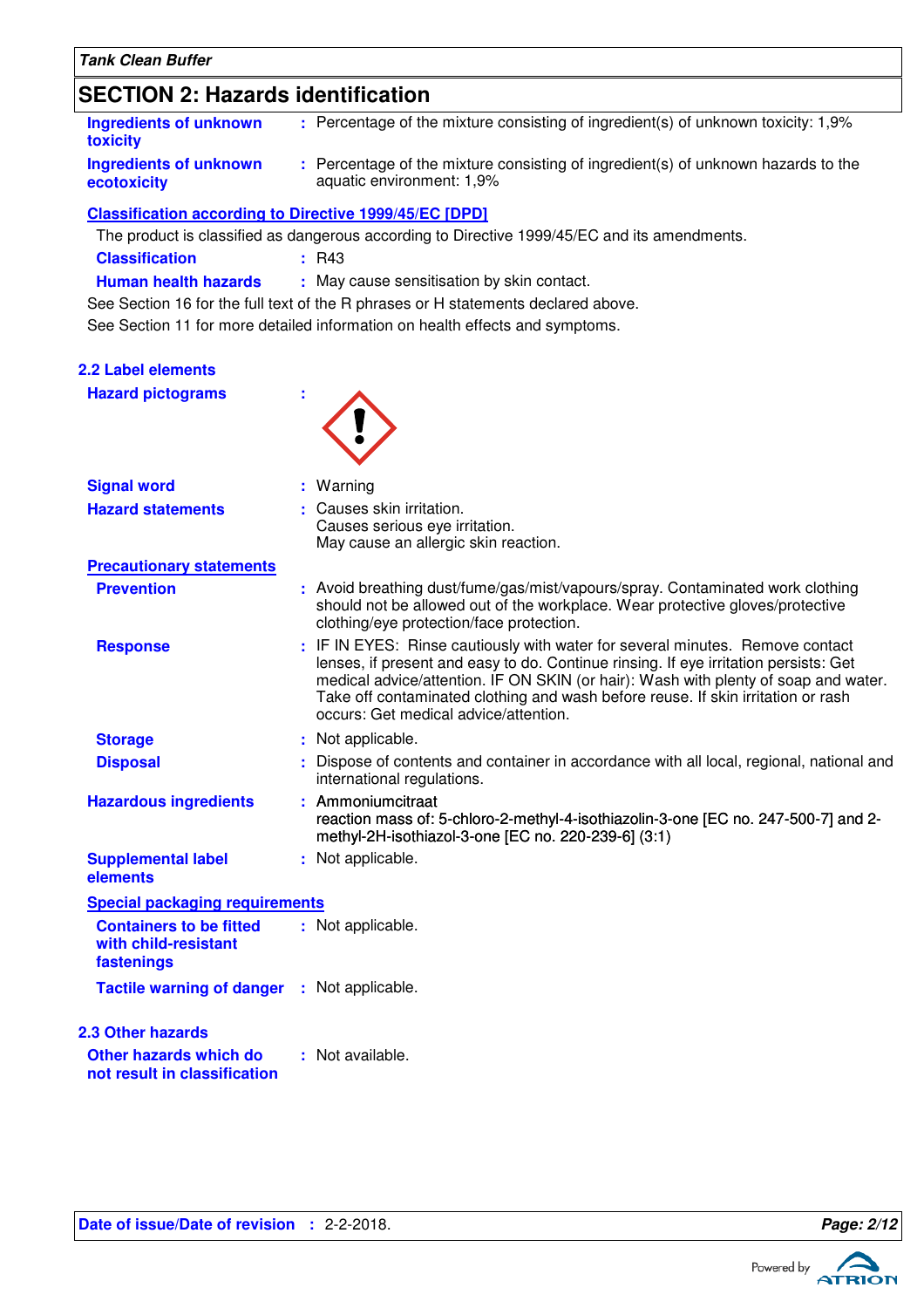## **SECTION 3: Composition/information on ingredients**

| <b>Substance/mixture</b>                                                                                                                                                                | : Mixture                              |                            |                                                                             |                                                                                                                                                                                                                   |                |
|-----------------------------------------------------------------------------------------------------------------------------------------------------------------------------------------|----------------------------------------|----------------------------|-----------------------------------------------------------------------------|-------------------------------------------------------------------------------------------------------------------------------------------------------------------------------------------------------------------|----------------|
|                                                                                                                                                                                         |                                        |                            |                                                                             | <b>Classification</b>                                                                                                                                                                                             |                |
| <b>Product/ingredient</b><br>name                                                                                                                                                       | <b>Identifiers</b>                     | $\frac{9}{6}$              | 67/548/EEC                                                                  | <b>Regulation (EC) No.</b><br>1272/2008 [CLP]                                                                                                                                                                     | <b>Type</b>    |
| Ammoniumcitraat                                                                                                                                                                         | CAS: 3458-72-8                         | $15 - 20$                  | Not classified.                                                             | Skin Irrit. 2, H315<br>Eye Irrit. 2, H319<br><b>STOT SE 3, H335</b>                                                                                                                                               | $[1]$          |
| Fatty alcohol alkoxylate<br>reaction mass of: 5-<br>chloro-2-methyl-4-<br>isothiazolin-3-one [EC<br>no. 247-500-7] and 2-<br>methyl-2H-isothiazol-3-<br>one [EC no. 220-239-6]<br>(3:1) | CAS: 55965-84-9<br>Index: 613-167-00-5 | $1-5$<br>$0,0015-$<br>0,06 | Not classified.<br>T; R23/24/25<br>$C$ ; R34<br>R43<br>N; R50/53            | <b>Skin Irrit. 2, H315</b><br>Acute Tox. 3, H301<br>Acute Tox. 3, H311<br>Acute Tox. 3, H331<br>Skin Corr. 1B, H314<br>Eye Dam. 1, H318<br>Skin Sens. 1, H317<br>Aquatic Acute 1, H400<br>Aquatic Chronic 1, H410 | $[1]$<br>$[1]$ |
|                                                                                                                                                                                         |                                        |                            | See Section 16 for<br>the full text of the R-<br>phrases declared<br>above. | See Section 16 for the<br>full text of the H<br>statements declared<br>above.                                                                                                                                     |                |

There are no additional ingredients present which, within the current knowledge of the supplier and in the concentrations applicable, are classified as hazardous to health or the environment, are PBTs or vPvBs or have been assigned a workplace exposure limit and hence require reporting in this section.

**Type** 

[1] Substance classified with a health or environmental hazard

[2] Substance with a workplace exposure limit

[3] Substance meets the criteria for PBT according to Regulation (EC) No. 1907/2006, Annex XIII

[4] Substance meets the criteria for vPvB according to Regulation (EC) No. 1907/2006, Annex XIII

Occupational exposure limits, if available, are listed in Section 8.

# **SECTION 4: First aid measures**

| <b>4.1 Description of first aid measures</b> |                                                                                                                                                                                                                                                                          |
|----------------------------------------------|--------------------------------------------------------------------------------------------------------------------------------------------------------------------------------------------------------------------------------------------------------------------------|
| <b>General</b>                               | : In all cases of doubt, or when symptoms persist, seek medical attention. Never give<br>anything by mouth to an unconscious person. If unconscious, place in recovery<br>position and seek medical advice.                                                              |
| <b>Eye contact</b>                           | : Check for and remove any contact lenses. Immediately flush eyes with running water<br>for at least 15 minutes, keeping eyelids open. Seek immediate medical attention.                                                                                                 |
| <b>Inhalation</b>                            | : Remove to fresh air. Keep person warm and at rest. If not breathing, if breathing is<br>irregular or if respiratory arrest occurs, provide artificial respiration or oxygen by<br>trained personnel.                                                                   |
| <b>Skin contact</b>                          | : Remove contaminated clothing and shoes. Wash skin thoroughly with soap and<br>water or use recognised skin cleanser. Do NOT use solvents or thinners.                                                                                                                  |
| <b>Ingestion</b>                             | : If swallowed, seek medical advice immediately and show the container or label.<br>Keep person warm and at rest. Do not induce vomiting.                                                                                                                                |
| <b>Protection of first-aiders</b>            | : No action shall be taken involving any personal risk or without suitable training. It<br>may be dangerous to the person providing aid to give mouth-to-mouth resuscitation.<br>Wash contaminated clothing thoroughly with water before removing it, or wear<br>gloves. |

**4.2 Most important symptoms and effects, both acute and delayed**

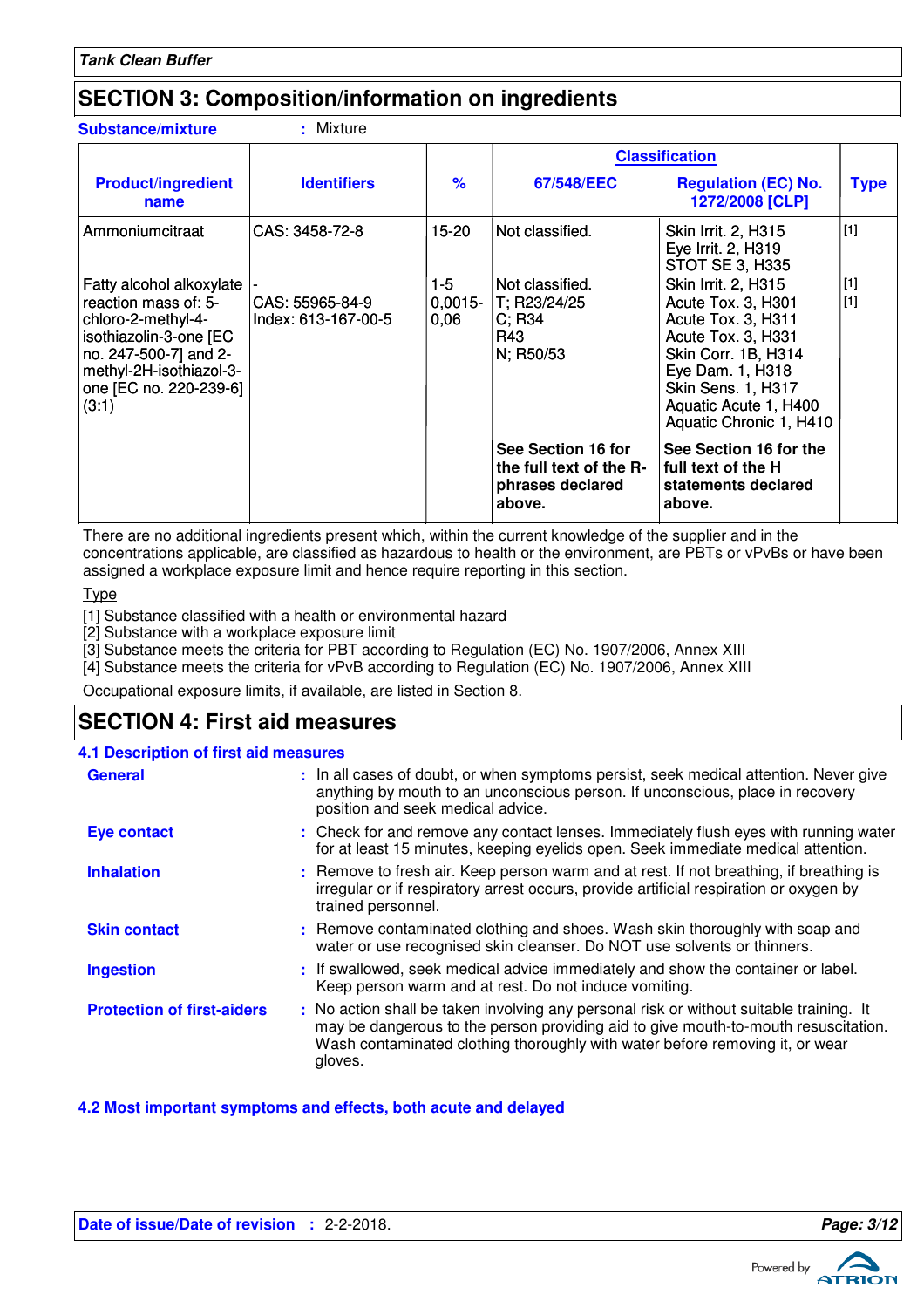### **SECTION 4: First aid measures**

There are no data available on the preparation itself. The preparation has been assessed following the conventional method of the Dangerous Preparations Directive 1999/45/EC and classified for toxicological hazards accordingly. See sections 3 and 15 for details.

Exposure to component solvent vapour concentrations in excess of the stated occupational exposure limit may result in adverse health effects such as mucous membrane and respiratory system irritation and adverse effects on the kidneys, liver and central nervous system. Symptoms and signs include headache, dizziness, fatigue, muscular weakness, drowsiness and, in extreme cases, loss of consciousness.

Solvents may cause some of the above effects by absorption through the skin. Repeated or prolonged contact with the preparation may cause removal of natural fat from the skin, resulting in non-allergic contact dermatitis and absorption through the skin.

If splashed in the eyes, the liquid may cause irritation and reversible damage.

Ingestion may cause nausea, diarrhea and vomiting.

This takes into account, where known, delayed and immediate effects and also chronic effects of components from short-term and long-term exposure by oral, inhalation and dermal routes of exposure and eye contact.

Contains reaction mass of: 5-chloro-2-methyl-4-isothiazolin-3-one [EC no. 247-500-7] and 2-methyl-2H-isothiazol-3 one [EC no. 220-239-6] (3:1). May produce an allergic reaction.

#### **4.3 Indication of any immediate medical attention and special treatment needed**

| <b>Notes to physician</b>  | In case of inhalation of decomposition products in a fire, symptoms may be delayed.<br>The exposed person may need to be kept under medical surveillance for 48 hours. |
|----------------------------|------------------------------------------------------------------------------------------------------------------------------------------------------------------------|
| <b>Specific treatments</b> | No specific treatment.                                                                                                                                                 |

See toxicological information (Section 11)

### **SECTION 5: Firefighting measures**

| 5.1 Extinguishing media<br><b>Suitable extinguishing</b><br>media | $:$ Recommended: alcohol-resistant foam, $CO2$ , powders, water spray.                                                       |
|-------------------------------------------------------------------|------------------------------------------------------------------------------------------------------------------------------|
| <b>Unsuitable extinguishing</b><br>media                          | : Do not use water jet.                                                                                                      |
| 5.2 Special hazards arising from the substance or mixture         |                                                                                                                              |
| <b>Hazards from the</b><br>substance or mixture                   | : Fire will produce dense black smoke. Exposure to decomposition products may<br>cause a health hazard.                      |
| <b>Hazardous thermal</b><br>decomposition products                | : Decomposition products may include the following materials: carbon monoxide,<br>carbon dioxide, smoke, oxides of nitrogen. |
| 5.3 Advice for firefighters                                       |                                                                                                                              |
| <b>Special protective actions</b><br>for fire-fighters            | : Cool closed containers exposed to fire with water. Do not release runoff from fire to<br>drains or watercourses.           |
| <b>Special protective</b><br>equipment for fire-fighters          | : Appropriate breathing apparatus may be required.                                                                           |

### **SECTION 6: Accidental release measures**

| 6.1 Personal precautions, protective equipment and emergency procedures |  |                                                                                                                                                                                                                                            |
|-------------------------------------------------------------------------|--|--------------------------------------------------------------------------------------------------------------------------------------------------------------------------------------------------------------------------------------------|
| For non-emergency<br>personnel                                          |  | : Exclude sources of ignition and ventilate the area. Avoid breathing vapour or mist.<br>Refer to protective measures listed in sections 7 and 8.                                                                                          |
|                                                                         |  | For emergency responders : If specialised clothing is required to deal with the spillage, take note of any<br>information in Section 8 on suitable and unsuitable materials. See also the<br>information in "For non-emergency personnel". |

**Date of issue/Date of revision :** 2-2-2018. **Page: 4/12 Page: 4/12** 

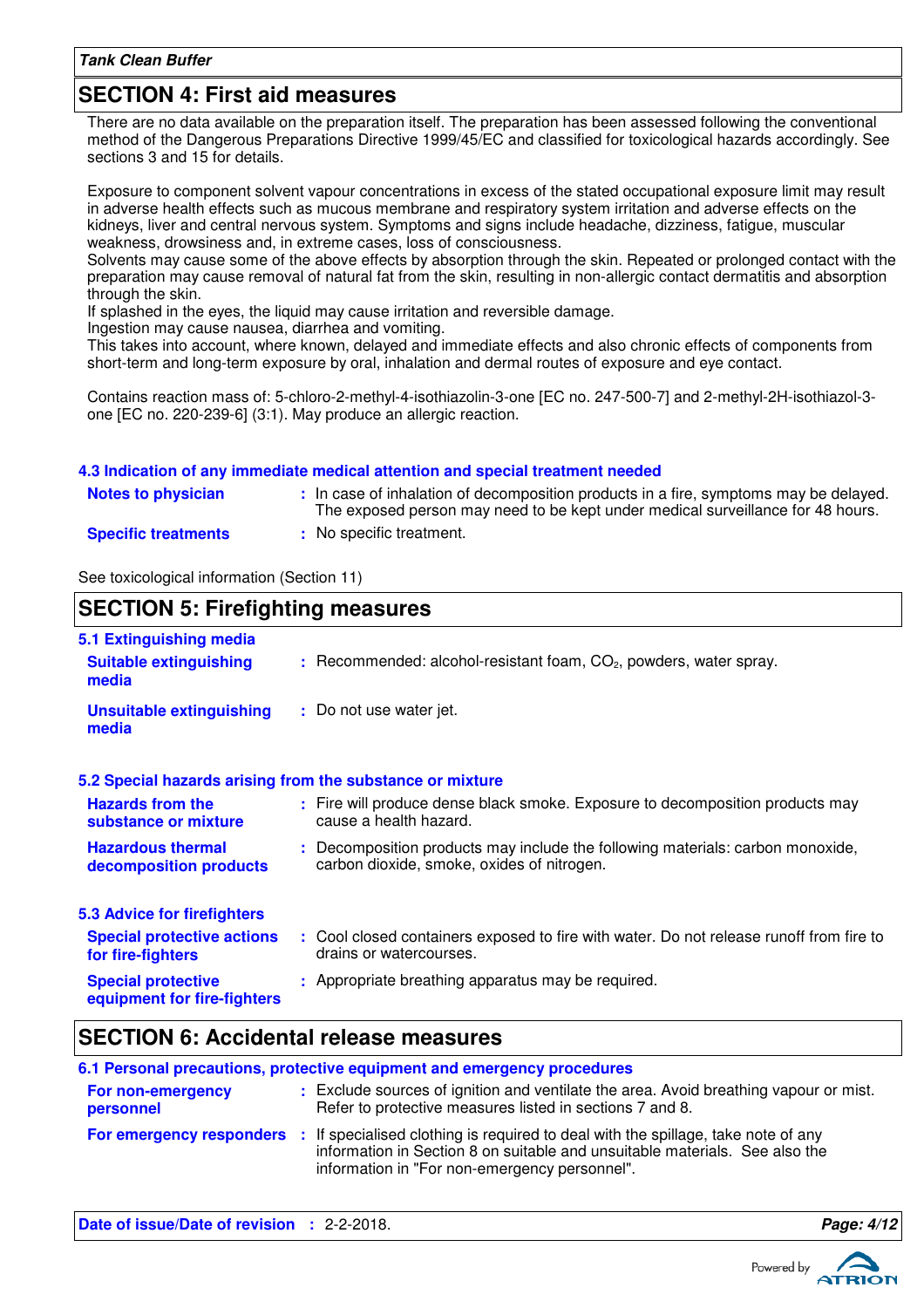### **SECTION 6: Accidental release measures**

| <b>6.2 Environmental</b><br>precautions                         | : Do not allow to enter drains or watercourses. If the product contaminates lakes,<br>rivers, or sewers, inform the appropriate authorities in accordance with local<br>regulations.                                                                                               |
|-----------------------------------------------------------------|------------------------------------------------------------------------------------------------------------------------------------------------------------------------------------------------------------------------------------------------------------------------------------|
| 6.3 Methods and materials<br>for containment and<br>cleaning up | : Contain and collect spillage with non-combustible, absorbent material e.g. sand,<br>earth, vermiculite or diatomaceous earth and place in container for disposal<br>according to local regulations (see section 13). Preferably clean with a detergent.<br>Avoid using solvents. |
| 6.4 Reference to other<br><b>sections</b>                       | : See Section 1 for emergency contact information.<br>See Section 8 for information on appropriate personal protective equipment.<br>See Section 13 for additional waste treatment information.                                                                                    |

# **SECTION 7: Handling and storage**

The information in this section contains generic advice and guidance. The list of Identified Uses in Section 1 should be consulted for any available use-specific information provided in the Exposure Scenario(s).

| <b>7.1 Precautions for safe</b><br>handling                                   | : Prevent the creation of flammable or explosive concentrations of vapours in air and<br>avoid vapour concentrations higher than the occupational exposure limits.<br>In addition, the product should only be used in areas from which all naked lights and<br>other sources of ignition have been excluded. Electrical equipment should be<br>protected to the appropriate standard.<br>To dissipate static electricity during transfer, earth drum and connect to receiving<br>container with bonding strap. Operators should wear antistatic footwear and clothing<br>and floors should be of the conducting type.<br>Keep away from heat, sparks and flame. No sparking tools should be used.<br>Avoid contact with skin and eyes. Avoid the inhalation of dust, particulates, spray or<br>mist arising from the application of this preparation. Avoid inhalation of dust from<br>sanding.<br>Eating, drinking and smoking should be prohibited in areas where this material is<br>handled, stored and processed.<br>Put on appropriate personal protective equipment (see Section 8).<br>Never use pressure to empty. Container is not a pressure vessel.<br>Always keep in containers made from the same material as the original one.<br>Comply with the health and safety at work laws.<br>Information on fire and explosion protection<br>Vapours are heavier than air and may spread along floors. Vapours may form<br>explosive mixtures with air. |
|-------------------------------------------------------------------------------|----------------------------------------------------------------------------------------------------------------------------------------------------------------------------------------------------------------------------------------------------------------------------------------------------------------------------------------------------------------------------------------------------------------------------------------------------------------------------------------------------------------------------------------------------------------------------------------------------------------------------------------------------------------------------------------------------------------------------------------------------------------------------------------------------------------------------------------------------------------------------------------------------------------------------------------------------------------------------------------------------------------------------------------------------------------------------------------------------------------------------------------------------------------------------------------------------------------------------------------------------------------------------------------------------------------------------------------------------------------------------------------------------------------------------------------------------------------|
| <b>7.2 Conditions for safe</b><br>storage, including any<br>incompatibilities | : Store in accordance with local regulations.<br>Notes on joint storage<br>Keep away from: oxidising agents, strong alkalis, strong acids.<br>Additional information on storage conditions<br>Observe label precautions. Store in a dry, cool and well-ventilated area. Keep away<br>from heat and direct sunlight. Keep away from sources of ignition. No smoking.<br>Prevent unauthorised access. Containers that have been opened must be carefully<br>resealed and kept upright to prevent leakage.                                                                                                                                                                                                                                                                                                                                                                                                                                                                                                                                                                                                                                                                                                                                                                                                                                                                                                                                                        |
| 7.3 Specific end use(s)                                                       |                                                                                                                                                                                                                                                                                                                                                                                                                                                                                                                                                                                                                                                                                                                                                                                                                                                                                                                                                                                                                                                                                                                                                                                                                                                                                                                                                                                                                                                                |
| <b>Recommendations</b>                                                        | : Not available.                                                                                                                                                                                                                                                                                                                                                                                                                                                                                                                                                                                                                                                                                                                                                                                                                                                                                                                                                                                                                                                                                                                                                                                                                                                                                                                                                                                                                                               |
| <b>Industrial sector specific</b><br><b>solutions</b>                         | : Not available.                                                                                                                                                                                                                                                                                                                                                                                                                                                                                                                                                                                                                                                                                                                                                                                                                                                                                                                                                                                                                                                                                                                                                                                                                                                                                                                                                                                                                                               |

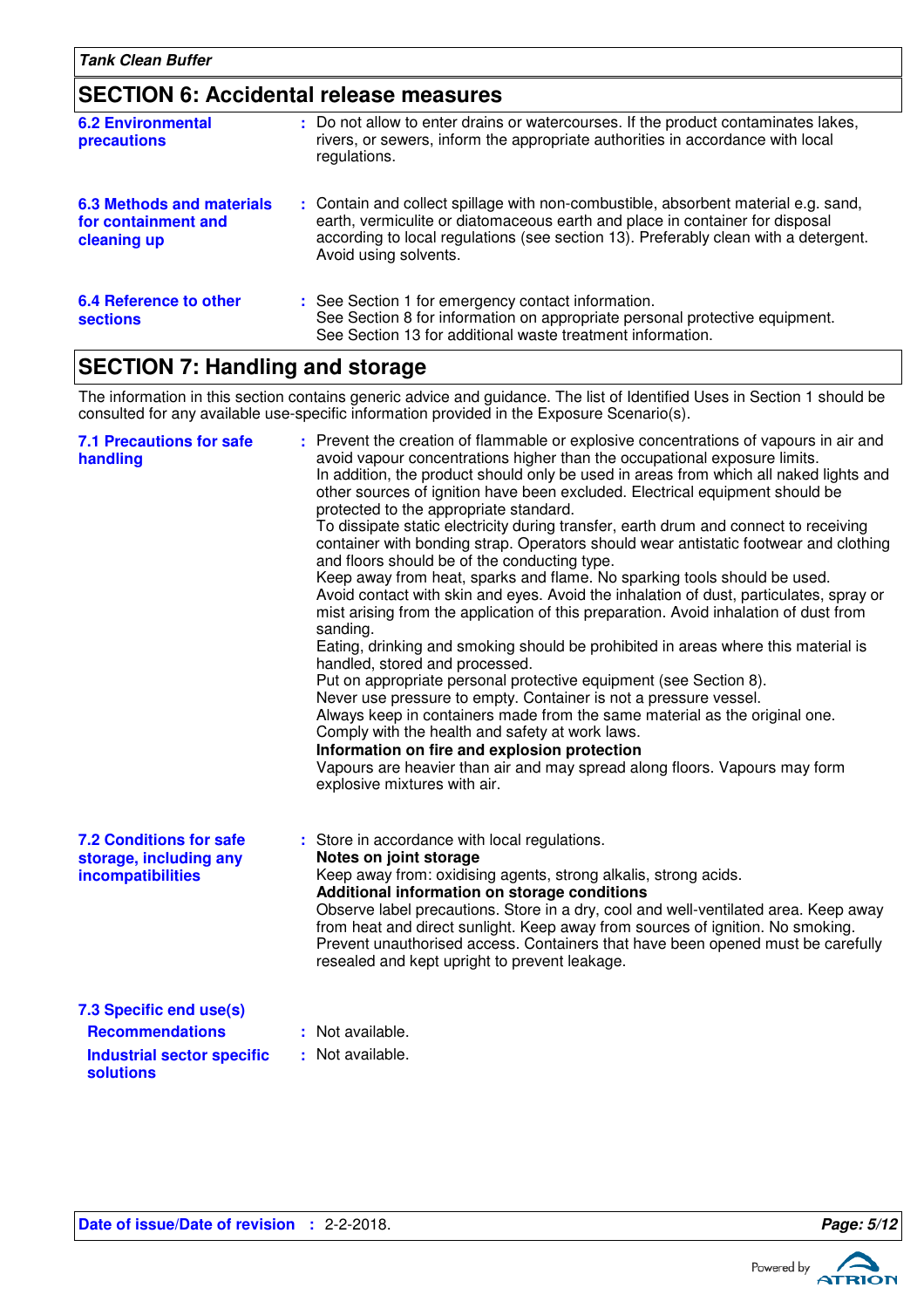### **SECTION 8: Exposure controls/personal protection**

The information in this section contains generic advice and guidance. The list of Identified Uses in Section 1 should be consulted for any available use-specific information provided in the Exposure Scenario(s).

#### **8.1 Control parameters**

#### **Occupational exposure limits**

No exposure limit value known.

|            | <b>Recommended monitoring</b> : If this product contains ingredients with exposure limits, personal, workplace |
|------------|----------------------------------------------------------------------------------------------------------------|
| procedures | atmosphere or biological monitoring may be required to determine the effectiveness                             |
|            | of the ventilation or other control measures and/or the necessity to use respiratory                           |
|            | protective equipment. Reference should be made to European Standard EN 689 for                                 |
|            | methods for the assessment of exposure by inhalation to chemical agents and                                    |
|            | national guidance documents for methods for the determination of hazardous                                     |
|            | substances.                                                                                                    |

### **Derived effect levels**

No DELs available.

#### **Predicted effect concentrations**

No PECs available.

### **8.2 Exposure controls**

| <b>Appropriate engineering</b><br><b>controls</b> | : Provide adequate ventilation. Where reasonably practicable, this should be achieved<br>by the use of local exhaust ventilation and good general extraction. If these are not<br>sufficient to maintain concentrations of particulates and solvent vapours below the<br>OEL, suitable respiratory protection must be worn.                                                                                                                                                 |
|---------------------------------------------------|-----------------------------------------------------------------------------------------------------------------------------------------------------------------------------------------------------------------------------------------------------------------------------------------------------------------------------------------------------------------------------------------------------------------------------------------------------------------------------|
| <b>Individual protection measures</b>             |                                                                                                                                                                                                                                                                                                                                                                                                                                                                             |
| <b>Hygiene measures</b>                           | : Wash hands, forearms and face thoroughly after handling chemical products, before<br>eating, smoking and using the lavatory and at the end of the working period.<br>Appropriate techniques should be used to remove potentially contaminated clothing.<br>Contaminated work clothing should not be allowed out of the workplace. Wash<br>contaminated clothing before reusing. Ensure that eyewash stations and safety<br>showers are close to the workstation location. |
| <b>Eye/face protection</b>                        | : Wear safety glasses with side protection in accordance with EN 166.                                                                                                                                                                                                                                                                                                                                                                                                       |
| <b>Skin protection</b>                            |                                                                                                                                                                                                                                                                                                                                                                                                                                                                             |
| <b>Hand protection</b>                            | : Barrier creams may help to protect the exposed areas of the skin but should not be<br>applied once exposure has occurred.                                                                                                                                                                                                                                                                                                                                                 |
| <b>Gloves</b>                                     | : Wear suitable gloves tested to EN374.                                                                                                                                                                                                                                                                                                                                                                                                                                     |
|                                                   | The recommendation for the type or types of glove to use when handling this product<br>is based on information from the following source:                                                                                                                                                                                                                                                                                                                                   |
|                                                   | The user must check that the final choice of type of glove selected for handling this<br>product is the most appropriate and takes into account the particular conditions of<br>use, as included in the user's risk assessment.                                                                                                                                                                                                                                             |
| <b>Body protection</b>                            | : Personnel should wear antistatic clothing made of natural fibres or of high-<br>temperature-resistant synthetic fibres.                                                                                                                                                                                                                                                                                                                                                   |
| <b>Other skin protection</b>                      | : Appropriate footwear and any additional skin protection measures should be<br>selected based on the task being performed and the risks involved and should be<br>approved by a specialist before handling this product.                                                                                                                                                                                                                                                   |
| <b>Respiratory protection</b>                     | : If workers are exposed to concentrations above the exposure limit, they must use<br>appropriate, certified respirators.                                                                                                                                                                                                                                                                                                                                                   |
| <b>Environmental exposure</b><br>controls         | : Do not allow to enter drains or watercourses.                                                                                                                                                                                                                                                                                                                                                                                                                             |

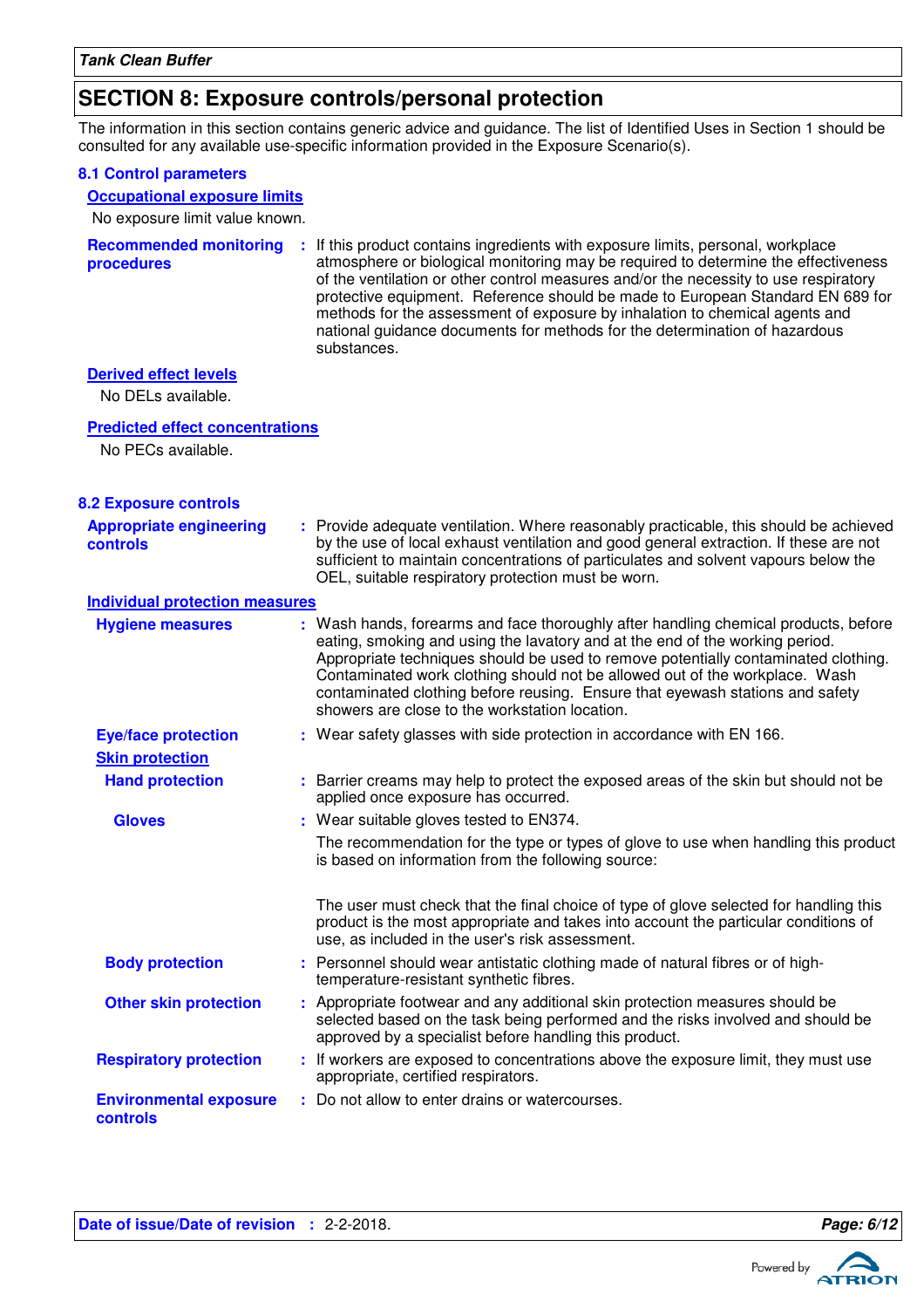# **SECTION 9: Physical and chemical properties**

| 9.1 Information on basic physical and chemical properties |                                                                      |
|-----------------------------------------------------------|----------------------------------------------------------------------|
| <b>Appearance</b>                                         |                                                                      |
| <b>Physical state</b>                                     | : Liquid.                                                            |
| <b>Colour</b>                                             | Colourless to light yellow. [Light]                                  |
| <b>Odour</b>                                              | Odourless. [Slight]                                                  |
| <b>Odour threshold</b>                                    | Not available.                                                       |
| pH                                                        | 5 to 6                                                               |
| <b>Melting point/freezing point</b>                       | $: -3^{\circ}C$                                                      |
| Initial boiling point and boiling                         | $: 100^{\circ}$ C                                                    |
| range                                                     |                                                                      |
| <b>Flash point</b>                                        | Closed cup: Not applicable. [Product does not sustain combustion.]   |
| <b>Evaporation rate</b>                                   | Not available.                                                       |
| <b>Flammability (solid, gas)</b>                          | Not available.                                                       |
| <b>Burning time</b>                                       | Not applicable.                                                      |
| <b>Burning rate</b>                                       | Not applicable.                                                      |
| <b>Upper/lower flammability or</b><br>explosive limits    | : Not available.                                                     |
| <b>Vapour pressure</b>                                    | : $2 kPa$ [20 $°C$ ]                                                 |
| <b>Vapour density</b>                                     | Not available.                                                       |
| <b>Relative density</b>                                   | 1,03 to 1,06                                                         |
| <b>Solubility(ies)</b>                                    | Easily soluble in the following materials: cold water and hot water. |
| <b>Partition coefficient: n-</b><br>octanol/water         | Not applicable.                                                      |
| <b>Auto-ignition temperature</b>                          | : Not applicable.                                                    |
| <b>Decomposition temperature</b>                          | Not available.                                                       |
| <b>Viscosity</b>                                          | Not available.                                                       |
| <b>Explosive properties</b>                               | Not available.                                                       |
| <b>Oxidising properties</b>                               | : Not available.                                                     |
|                                                           |                                                                      |

### **9.2 Other information**

No additional information.

### **SECTION 10: Stability and reactivity**

| Date of issue/Date of revision : 2-2-2018.      |                                                                                                                                     | Page: 7/12 |
|-------------------------------------------------|-------------------------------------------------------------------------------------------------------------------------------------|------------|
| <b>10.6 Hazardous</b><br>decomposition products | : Under normal conditions of storage and use, hazardous decomposition products<br>should not be produced.                           |            |
| 10.5 Incompatible materials                     | : Keep away from the following materials to prevent strong exothermic reactions:<br>oxidising agents, strong alkalis, strong acids. |            |
| <b>10.4 Conditions to avoid</b>                 | : When exposed to high temperatures may produce hazardous decomposition<br>products.                                                |            |
| 10.3 Possibility of<br>hazardous reactions      | : Under normal conditions of storage and use, hazardous reactions will not occur.                                                   |            |
| <b>10.2 Chemical stability</b>                  | : Stable under recommended storage and handling conditions (see section 7).                                                         |            |
| <b>10.1 Reactivity</b>                          | : No specific test data related to reactivity available for this product or its ingredients.                                        |            |

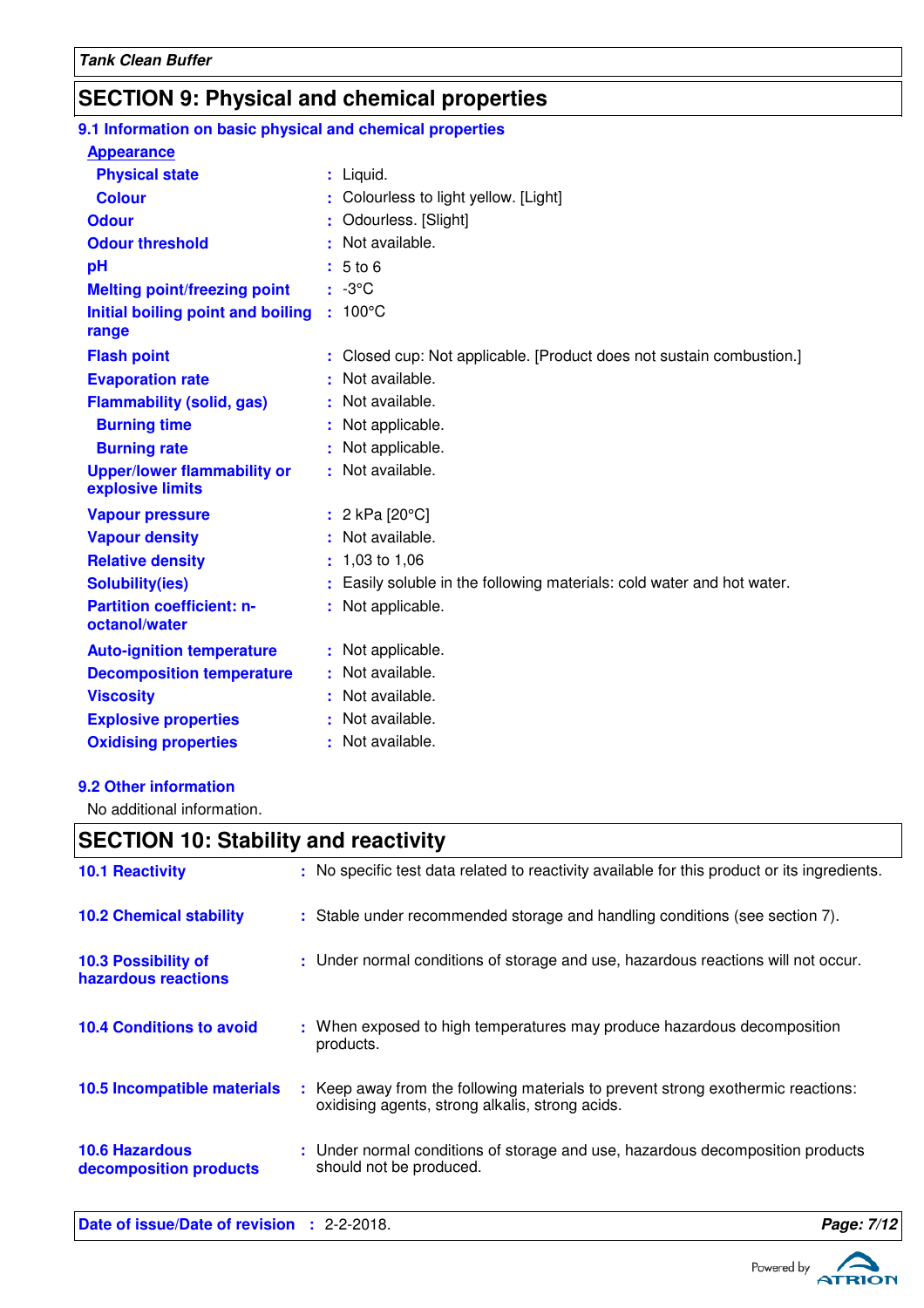### **SECTION 11: Toxicological information**

#### **11.1 Information on toxicological effects**

There are no data available on the preparation itself. The preparation has been assessed following the conventional method of the Dangerous Preparations Directive 1999/45/EC and classified for toxicological hazards accordingly. See sections 3 and 15 for details.

Exposure to component solvent vapour concentrations in excess of the stated occupational exposure limit may result in adverse health effects such as mucous membrane and respiratory system irritation and adverse effects on the kidneys, liver and central nervous system. Symptoms and signs include headache, dizziness, fatigue, muscular weakness, drowsiness and, in extreme cases, loss of consciousness.

Solvents may cause some of the above effects by absorption through the skin. Repeated or prolonged contact with the preparation may cause removal of natural fat from the skin, resulting in non-allergic contact dermatitis and absorption through the skin.

If splashed in the eyes, the liquid may cause irritation and reversible damage.

Ingestion may cause nausea, diarrhea and vomiting.

This takes into account, where known, delayed and immediate effects and also chronic effects of components from short-term and long-term exposure by oral, inhalation and dermal routes of exposure and eye contact.

Contains reaction mass of: 5-chloro-2-methyl-4-isothiazolin-3-one [EC no. 247-500-7] and 2-methyl-2H-isothiazol-3 one [EC no. 220-239-6] (3:1). May produce an allergic reaction.

### **Acute toxicity**

| <b>Product/ingredient name</b>                                                                                                                                  | <b>Result</b> | <b>Species</b> | <b>Dose</b> | <b>Exposure</b> |
|-----------------------------------------------------------------------------------------------------------------------------------------------------------------|---------------|----------------|-------------|-----------------|
| reaction mass of: 5-chloro-2- LD50 Oral<br>methyl-4-isothiazolin-3-one  <br>[EC no. 247-500-7] and 2-<br>methyl-2H-isothiazol-3-one<br>[EC no. 220-239-6] (3:1) |               | Rat            | 53 mg/kg    |                 |

**Conclusion/Summary :** Not available.

### **Acute toxicity estimates**

Not available.

### **Irritation/Corrosion**

| <b>Product/ingredient name</b>                                                                                                                      | <b>Result</b>                  | <b>Species</b>  | <b>Score</b> | <b>Exposure</b>             | <b>Observation</b>              |
|-----------------------------------------------------------------------------------------------------------------------------------------------------|--------------------------------|-----------------|--------------|-----------------------------|---------------------------------|
| reaction mass of: 5-chloro-2-<br>methyl-4-isothiazolin-3-one<br>[EC no. 247-500-7] and 2-<br>methyl-2H-isothiazol-3-one<br>[EC no. 220-239-6] (3:1) | Skin - Severe irritant         | Human           |              | 0.01 Percent                |                                 |
| <b>Conclusion/Summary</b>                                                                                                                           | : Not available.               |                 |              |                             |                                 |
| <b>Sensitisation</b>                                                                                                                                |                                |                 |              |                             |                                 |
| <b>Conclusion/Summary</b>                                                                                                                           | : Not available.               |                 |              |                             |                                 |
| <b>Mutagenicity</b>                                                                                                                                 |                                |                 |              |                             |                                 |
| <b>Conclusion/Summary</b>                                                                                                                           | : Not available.               |                 |              |                             |                                 |
| <b>Carcinogenicity</b>                                                                                                                              |                                |                 |              |                             |                                 |
| <b>Conclusion/Summary</b>                                                                                                                           | : Not available.               |                 |              |                             |                                 |
| <b>Reproductive toxicity</b>                                                                                                                        |                                |                 |              |                             |                                 |
| <b>Conclusion/Summary</b>                                                                                                                           | : Not available.               |                 |              |                             |                                 |
| <b>Teratogenicity</b>                                                                                                                               |                                |                 |              |                             |                                 |
| <b>Conclusion/Summary</b>                                                                                                                           | : Not available.               |                 |              |                             |                                 |
| <b>Specific target organ toxicity (single exposure)</b>                                                                                             |                                |                 |              |                             |                                 |
|                                                                                                                                                     | <b>Product/ingredient name</b> | <b>Category</b> |              | <b>Route of</b><br>exposure | <b>Target organs</b>            |
| Ammoniumcitraat                                                                                                                                     |                                | Category 3      |              | Not determined              | Respiratory tract<br>irritation |

**Date of issue/Date of revision :** 2-2-2018. **Page: 8/12**

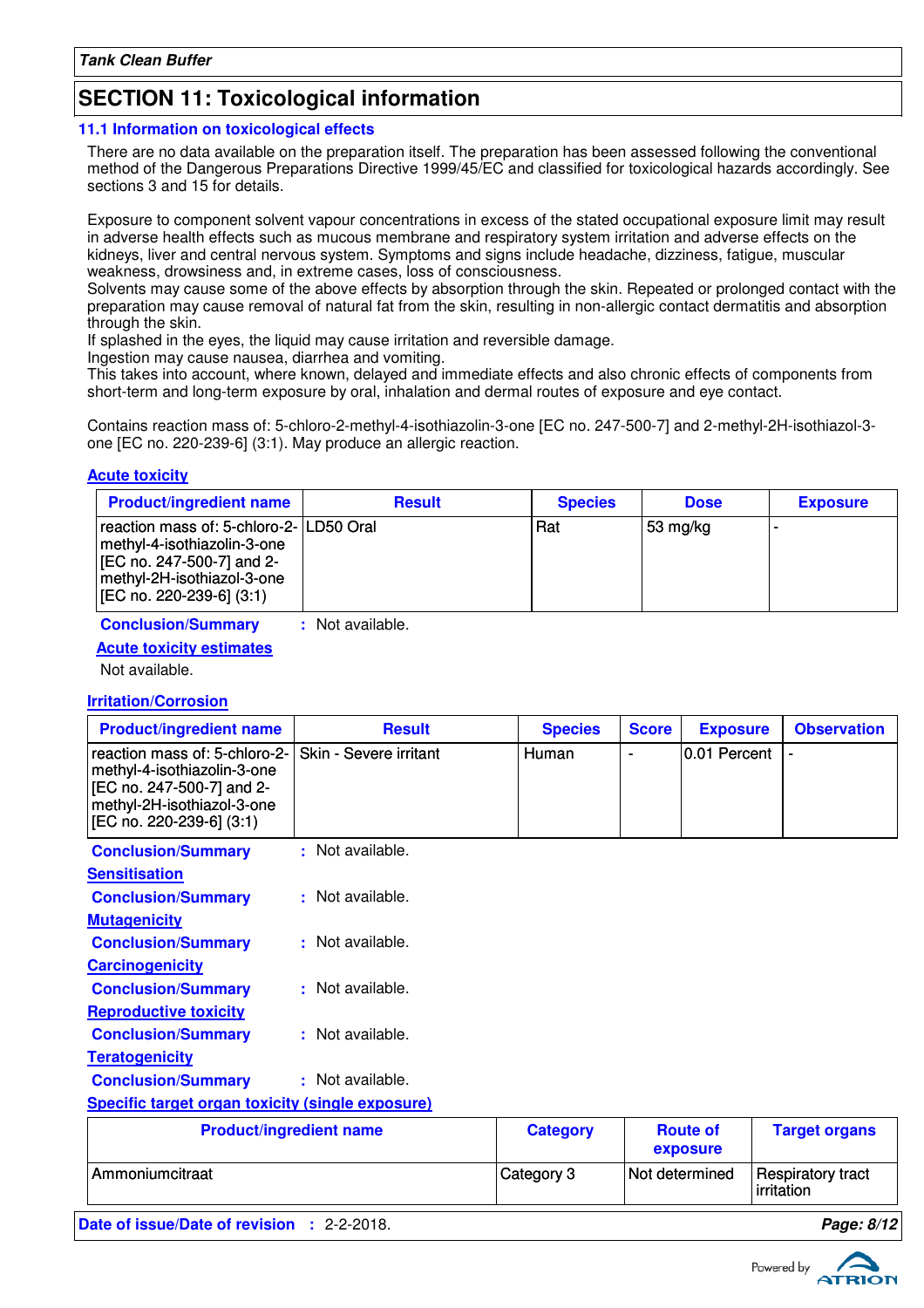### **SECTION 11: Toxicological information**

**Specific target organ toxicity (repeated exposure)**

Not available.

### **Aspiration hazard**

Not available.

#### **Other information :** : Not available.

### **SECTION 12: Ecological information**

#### **12.1 Toxicity**

There are no data available on the preparation itself. Do not allow to enter drains or watercourses.

The preparation has been assessed following the conventional method of the Dangerous Preparations Directive 1999/45/EC and is not classified as dangerous for the environment but contains a substance or substances dangerous for the environment. See section 2 for details.

**Conclusion/Summary :** Not available.

### **12.2 Persistence and degradability**

**Conclusion/Summary :** Not available.

#### **12.3 Bioaccumulative potential**

| <b>Product/ingredient name</b> | <b>LogP</b> <sub>ow</sub> | <b>BCF</b> | <b>Potential</b> |
|--------------------------------|---------------------------|------------|------------------|
| Tank Clean Buffer              |                           |            | l low            |
| citric acid, monohydrate       | $-1.72$                   |            | low              |

| 12.4 Mobility in soil                            |                   |
|--------------------------------------------------|-------------------|
| <b>Soil/water partition</b><br>coefficient (Koc) | : Not available.  |
| <b>Mobility</b>                                  | : Not available.  |
| 12.5 Results of PBT and vPvB assessment          |                   |
| PBT                                              | : Not applicable. |

**vPvB** : Not applicable.

**12.6 Other adverse effects** : No known significant effects or critical hazards.

### **SECTION 13: Disposal considerations**

The information in this section contains generic advice and guidance. The list of Identified Uses in Section 1 should be consulted for any available use-specific information provided in the Exposure Scenario(s).

Do not allow to enter drains or watercourses. Dispose of according to all federal, state and local applicable regulations.

#### **13.1 Waste treatment methods**

#### **Product**

**Methods of disposal :** The generation of waste should be avoided or minimised wherever possible. Significant quantities of waste product residues should not be disposed of via the foul sewer but processed in a suitable effluent treatment plant. Dispose of surplus and non-recyclable products via a licensed waste disposal contractor. Disposal of this product, solutions and any by-products should at all times comply with the requirements of environmental protection and waste disposal legislation and any regional local authority requirements.





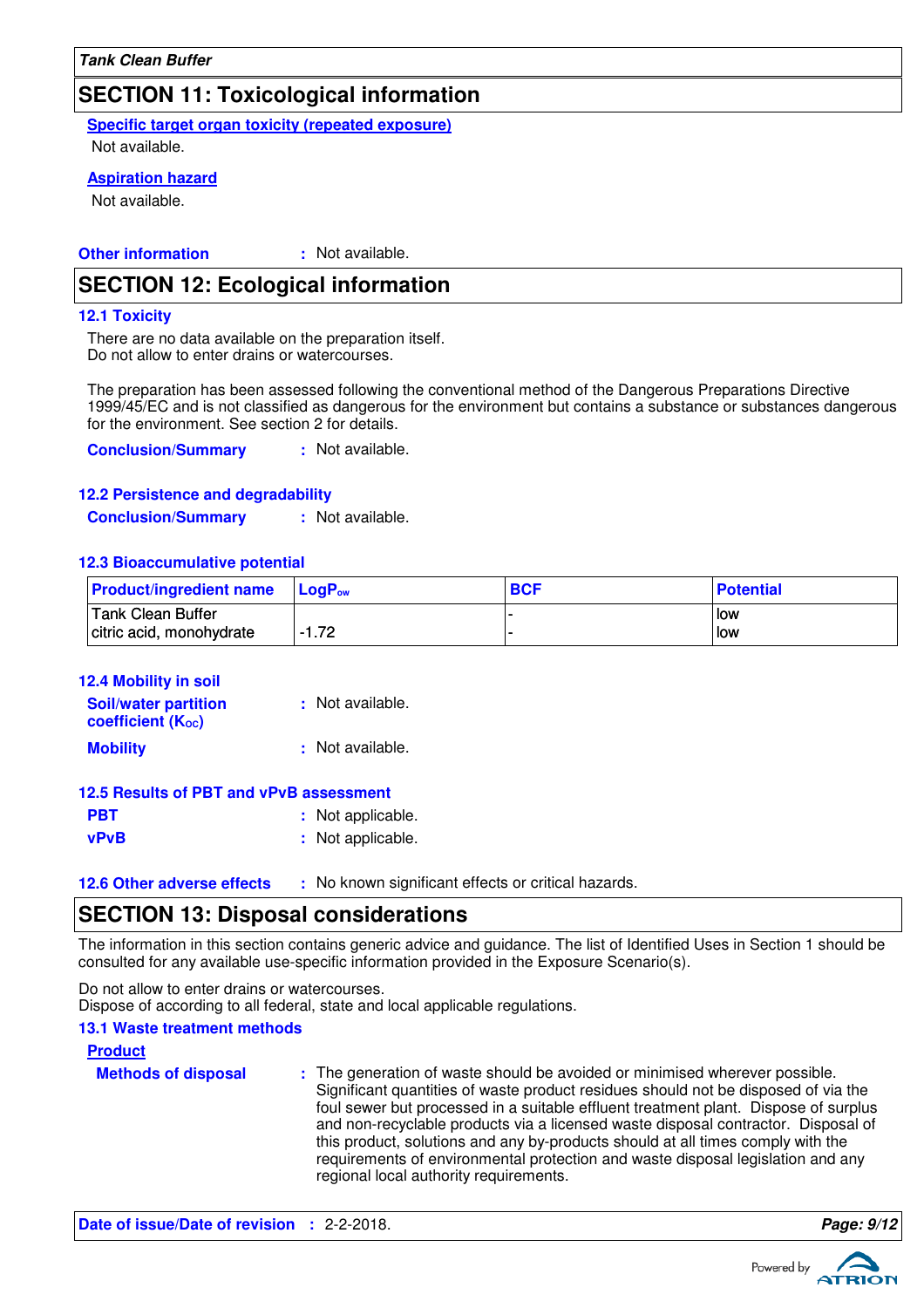# **SECTION 13: Disposal considerations**

| <b>Hazardous waste</b>     | : The classification of the product may meet the criteria for a hazardous waste.                                                                                                                                                                                                                                                             |
|----------------------------|----------------------------------------------------------------------------------------------------------------------------------------------------------------------------------------------------------------------------------------------------------------------------------------------------------------------------------------------|
| <b>Packaging</b>           |                                                                                                                                                                                                                                                                                                                                              |
| <b>Methods of disposal</b> | : The generation of waste should be avoided or minimised wherever possible. Waste<br>packaging should be recycled. Incineration or landfill should only be considered<br>when recycling is not feasible.                                                                                                                                     |
| <b>Special precautions</b> | : This material and its container must be disposed of in a safe way. Care should be<br>taken when handling emptied containers that have not been cleaned or rinsed out.<br>Empty containers or liners may retain some product residues. Avoid dispersal of<br>spilt material and runoff and contact with soil, waterways, drains and sewers. |

|                                                | <b>ADR/RID</b>                                                                                                                                                                                                   | <b>ADN/ADNR</b>                                                                                                                                                                                                                                                               | <b>IMDG</b>                                                                                                                                                                                                                                  | <b>IATA</b>                                                                                                                                                                                                                                  |
|------------------------------------------------|------------------------------------------------------------------------------------------------------------------------------------------------------------------------------------------------------------------|-------------------------------------------------------------------------------------------------------------------------------------------------------------------------------------------------------------------------------------------------------------------------------|----------------------------------------------------------------------------------------------------------------------------------------------------------------------------------------------------------------------------------------------|----------------------------------------------------------------------------------------------------------------------------------------------------------------------------------------------------------------------------------------------|
| 14.1 UN number                                 | Not regulated.                                                                                                                                                                                                   | Not regulated.                                                                                                                                                                                                                                                                | Not regulated.                                                                                                                                                                                                                               | Not regulated.                                                                                                                                                                                                                               |
| 14.2 UN proper<br>shipping name                |                                                                                                                                                                                                                  |                                                                                                                                                                                                                                                                               |                                                                                                                                                                                                                                              |                                                                                                                                                                                                                                              |
| <b>14.3 Transport</b><br>hazard class(es)      |                                                                                                                                                                                                                  |                                                                                                                                                                                                                                                                               |                                                                                                                                                                                                                                              |                                                                                                                                                                                                                                              |
| 14.4 Packing<br>group                          |                                                                                                                                                                                                                  |                                                                                                                                                                                                                                                                               |                                                                                                                                                                                                                                              |                                                                                                                                                                                                                                              |
| 14.5<br><b>Environmental</b><br>hazards        | No.                                                                                                                                                                                                              | No.                                                                                                                                                                                                                                                                           | No.                                                                                                                                                                                                                                          | No.                                                                                                                                                                                                                                          |
| <b>14.6 Special</b><br>precautions for<br>user | <b>Transport within</b><br>user's premises:<br>always transport in<br>closed containers that<br>are upright and<br>secure. Ensure that<br>persons transporting<br>the product know what<br>accident or spillage. | <b>Transport within</b><br>user's premises:<br>always transport in<br>closed containers that<br>are upright and<br>secure. Ensure that<br>persons transporting<br>the product know what<br>to do in the event of an $\vert$ to do in the event of an<br>accident or spillage. | <b>Transport within</b><br>user's premises:<br>always transport in<br>closed containers that<br>are upright and<br>secure. Ensure that<br>persons transporting<br>the product know what<br>to do in the event of an<br>accident or spillage. | <b>Transport within</b><br>user's premises:<br>always transport in<br>closed containers that<br>are upright and<br>secure. Ensure that<br>persons transporting<br>the product know what<br>to do in the event of an<br>accident or spillage. |
| <b>Additional</b><br>information               |                                                                                                                                                                                                                  |                                                                                                                                                                                                                                                                               |                                                                                                                                                                                                                                              |                                                                                                                                                                                                                                              |

# **SECTION 14: Transport information**

**14.7 Transport in bulk according to Annex II of MARPOL 73/78 and the IBC Code :** Not available.

### **SECTION 15: Regulatory information**

**15.1 Safety, health and environmental regulations/legislation specific for the substance or mixture EU Regulation (EC) No. 1907/2006 (REACH)**

**Annex XIV - List of substances subject to authorisation**

**Substances of very high concern**

None of the components are listed.

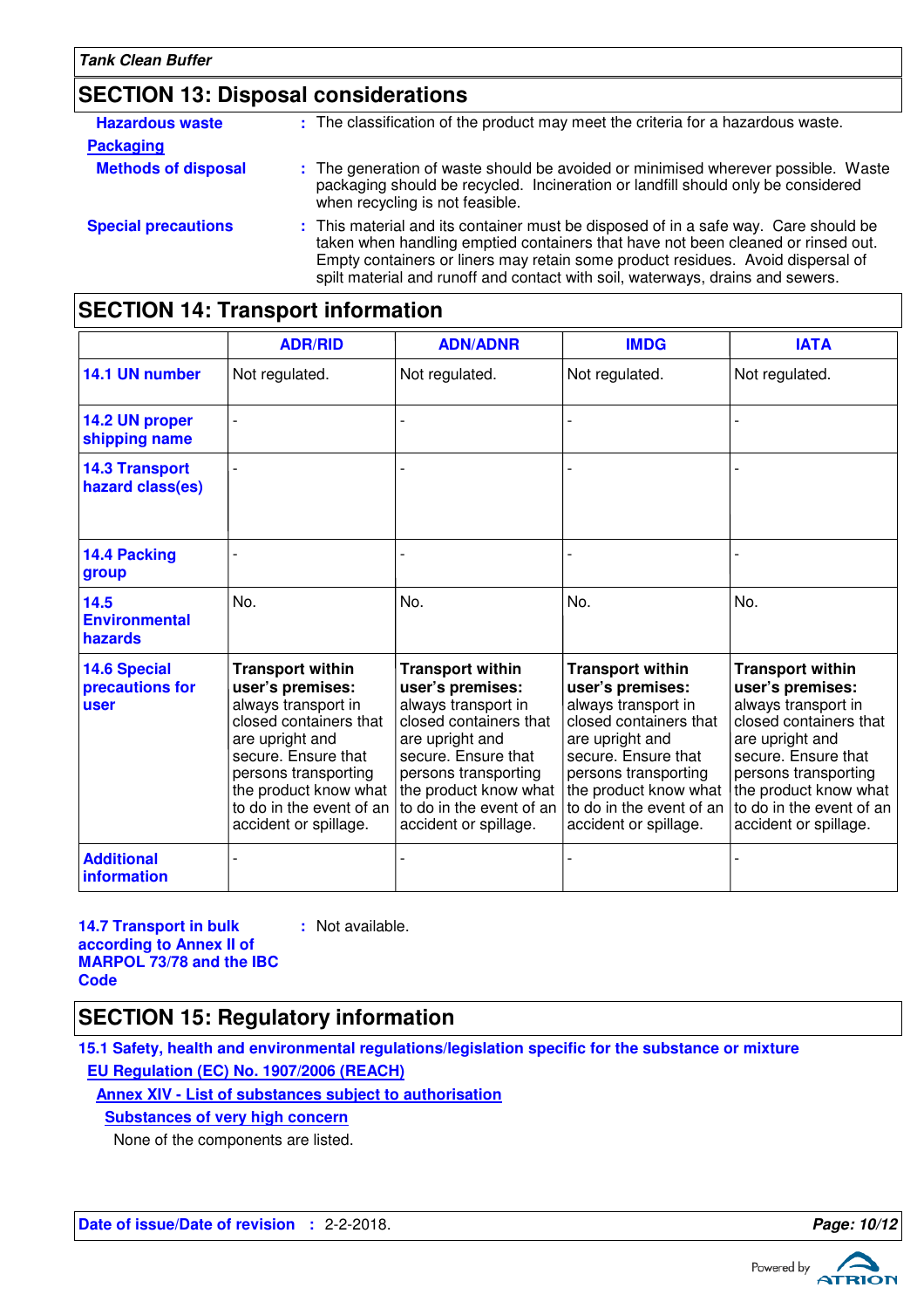### **SECTION 15: Regulatory information**

| <b>Annex XVII - Restrictions</b><br>on the manufacture,<br>placing on the market and<br>use of certain dangerous<br>substances, mixtures and<br><b>articles</b> | : Not applicable.                                                                                                                                                                                                                                                                                   |
|-----------------------------------------------------------------------------------------------------------------------------------------------------------------|-----------------------------------------------------------------------------------------------------------------------------------------------------------------------------------------------------------------------------------------------------------------------------------------------------|
| <b>Other EU regulations</b>                                                                                                                                     |                                                                                                                                                                                                                                                                                                     |
| <b>VOC for Ready-for-Use</b><br><b>Mixture</b>                                                                                                                  | : Not applicable.                                                                                                                                                                                                                                                                                   |
| <b>Europe inventory</b>                                                                                                                                         | : Not determined.                                                                                                                                                                                                                                                                                   |
| <b>Black List Chemicals</b>                                                                                                                                     | : Not listed                                                                                                                                                                                                                                                                                        |
| <b>Priority List Chemicals</b>                                                                                                                                  | : Not listed                                                                                                                                                                                                                                                                                        |
| <b>Integrated pollution</b><br>prevention and control<br>list (IPPC) - Air                                                                                      | : Not listed                                                                                                                                                                                                                                                                                        |
| <b>Integrated pollution</b><br>prevention and control<br>list (IPPC) - Water                                                                                    | : Not listed                                                                                                                                                                                                                                                                                        |
| <b>Industrial use</b>                                                                                                                                           | : The information contained in this safety data sheet does not constitute the user's<br>own assessment of workplace risks, as required by other health and safety<br>legislation. The provisions of the national health and safety at work regulations apply<br>to the use of this product at work. |
| <b>International regulations</b>                                                                                                                                |                                                                                                                                                                                                                                                                                                     |
| <b>Chemical Weapons</b><br><b>Convention List Schedule I</b><br><b>Chemicals</b>                                                                                | : Not listed                                                                                                                                                                                                                                                                                        |
| <b>Chemical Weapons</b><br><b>Convention List Schedule II</b><br><b>Chemicals</b>                                                                               | : Not listed                                                                                                                                                                                                                                                                                        |
| <b>Chemical Weapons</b><br><b>Convention List Schedule III</b><br><b>Chemicals</b>                                                                              | : Not listed                                                                                                                                                                                                                                                                                        |
|                                                                                                                                                                 |                                                                                                                                                                                                                                                                                                     |

**15.2 Chemical Safety Assessment**

This product contains substances for which Chemical Safety Assessments are still **:** required.

### **SECTION 16: Other information**

### **CEPE code :** 1

 $\nabla$  Indicates information that has changed from previously issued version.

| $\therefore$ ATE = Acute Toxicity Estimate                                    |
|-------------------------------------------------------------------------------|
| CLP = Classification, Labelling and Packaging Regulation [Regulation (EC) No. |
| 1272/2008]                                                                    |
| DNEL = Derived No Effect Level                                                |
| EUH statement = CLP-specific Hazard statement                                 |
| PNEC = Predicted No Effect Concentration                                      |
| $RRN = REACH$ Registration Number                                             |
|                                                                               |

#### **Procedure used to derive the classification according to Regulation (EC) No. 1272/2008 [CLP/GHS]**

| <b>Classification</b> | <b>Justification</b>      |
|-----------------------|---------------------------|
| Skin Irrit. 2, H315   | <b>Calculation method</b> |
| Eye Irrit. 2, H319    | <b>Calculation method</b> |
| Skin Sens. 1, H317    | <b>Calculation method</b> |